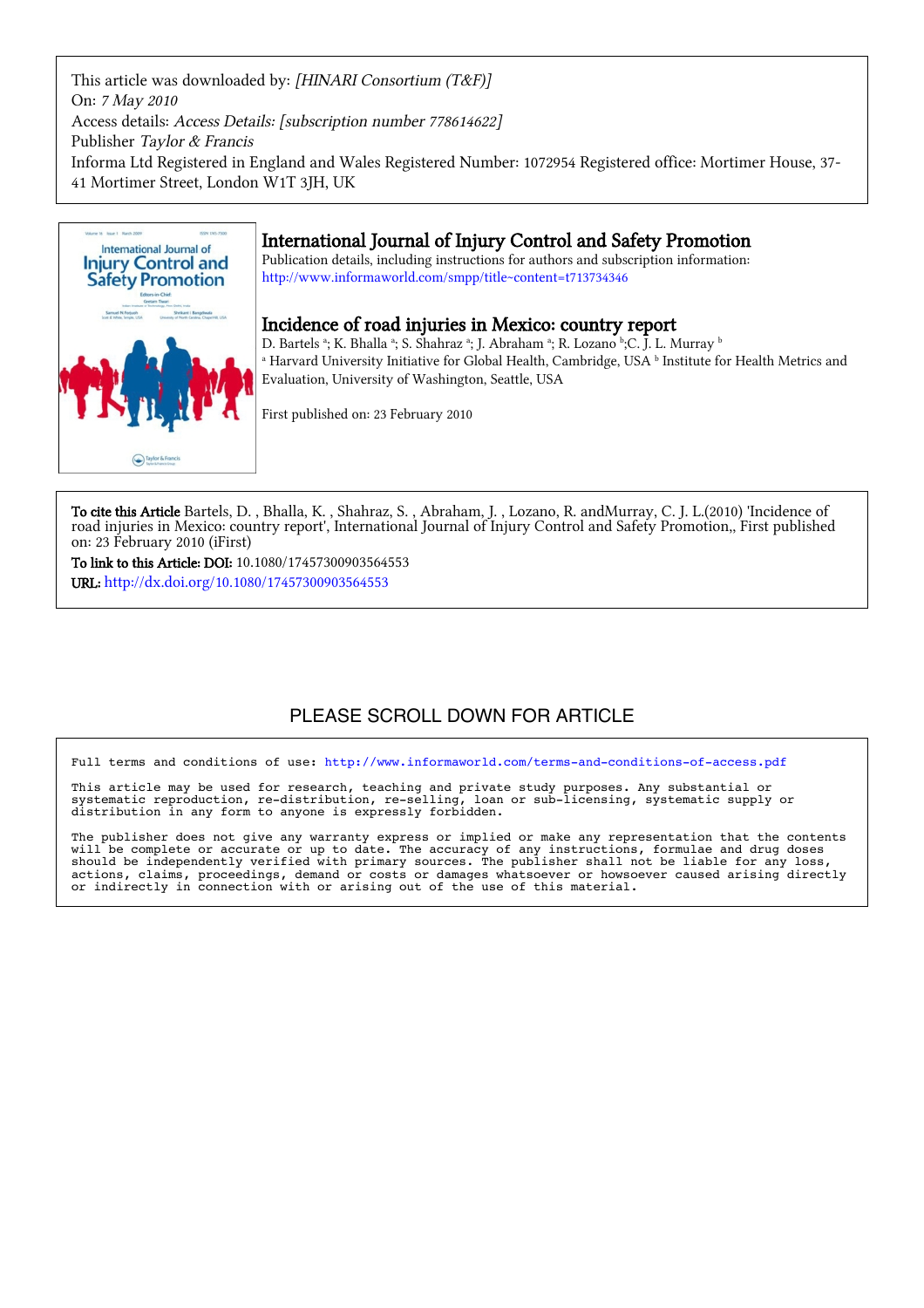

## Incidence of road injuries in Mexico: country report

D. Bartels<sup>a</sup>, K. Bhalla<sup>a\*</sup>, S. Shahraz<sup>a</sup>, J. Abraham<sup>a</sup>, R. Lozano<sup>b</sup> and C.J.L. Murray<sup>b</sup>

<sup>a</sup>Harvard University Initiative for Global Health, 104 Mt Auburn St, Cambridge, 02138 USA; <sup>b</sup>Institute for Health Metrics and Evaluation, University of Washington, Seattle, 98121 USA

(Received 20 May 2009; final version received 16 December 2009)

We used data from various sources to triangulate to a national snapshot of the incidence of fatal and non-fatal road traffic injuries in Mexico in 2005. Data sources used include national death registration data, national hospital discharge data and a nationally representative health survey. We estimate that in 2005, 19,389 people died due to injuries and nearly one million were injured in road traffic crashes. While deaths in high-income countries are declining, this is not the case in Mexico. Young adult males are the demographic at the highest risk in non-fatal crashes, but the elderly have the highest road death rates primarily due to pedestrian crashes. Pedestrians alone comprise nearly half (48%) of all deaths. Cars pose a substantial threat to occupants (38% of deaths and 39% of hospital admissions) and to other road users.

Keywords: road traffic injuries; surveillance; Mexico; less developed countries

#### Introduction

Road traffic injuries (RTIs) cause significant global mortality and morbidity, with 85% of all deaths and 90% of disability-adjusted life years lost occurring in developing countries (Murray & Lopez, 1996; Nantulya & Reich, 2002). The 2004 World Report on Road Traffic Injury Prevention, jointly issued by the World Health Organization and the World Bank, highlighted the fact that unsafe roads pose a serious threat to global public health (World Health Organization (WHO), 2004). The Report emphasised the need for injury surveillance systems capable of generating reliable data for describing the public health burden of RTIs, evaluating the impact of safety policies and benchmarking achievements. While such monitoring systems are common in high-income countries, most low- and middle-income countries are unlikely to have such capacity for several decades. Thus, we developed a methodology that uses all existing information sources within a country to triangulate to a national snapshot of RTI metrics (Bhalla, Naghavi, Shahraz, Bartels, & Murray, 2009a) and have demonstrated to quantify national road injuries in Iran (Bhalla, Shahraz, Bartels, & Abraham, 2009b; Naghavi et al., 2009).

While various past studies have studied RTIs in Mexico, (Hijar, Chu, & Kraus, 2000; Hijar, Vazquez-Vela, & Arreola-Risa, 2003) we are not aware of any

\*Corresponding author. Email: kavi\_bhalla@harvard.edu

ISSN 1745-7300 print/ISSN 1745-7319 online © 2010 Taylor & Francis DOI: 10.1080/17457300903564553 http://www.informaworld.com

study that has characterised the national burden of road injuries. Thus, in this article, we estimate national road fatalities and non-fatal injury incidence in Mexico and disaggregate the incidence by age, sex, external cause, nature of injury and type of institutional medical care.

#### **Methods**

We have described the detailed methodology for generating a national road injury snapshot in an earlier article in this journal (Bhalla et al., 2009b). The method assembles data from multiple sources including death registers, hospital records and health surveys into national estimates. This requires filling information gaps, mapping from varying case definitions, deriving population-based incidence estimates from sources that may not track denominator populations and reapportioning cases assigned to poorly specified causes.

#### Data sources

Figure 1 illustrates our general strategy for estimating the national burden of road injuries in Mexico from various existing data sources. Note that we develop the national snapshot using information from four domains: deaths, hospitalised care (inpatient admissions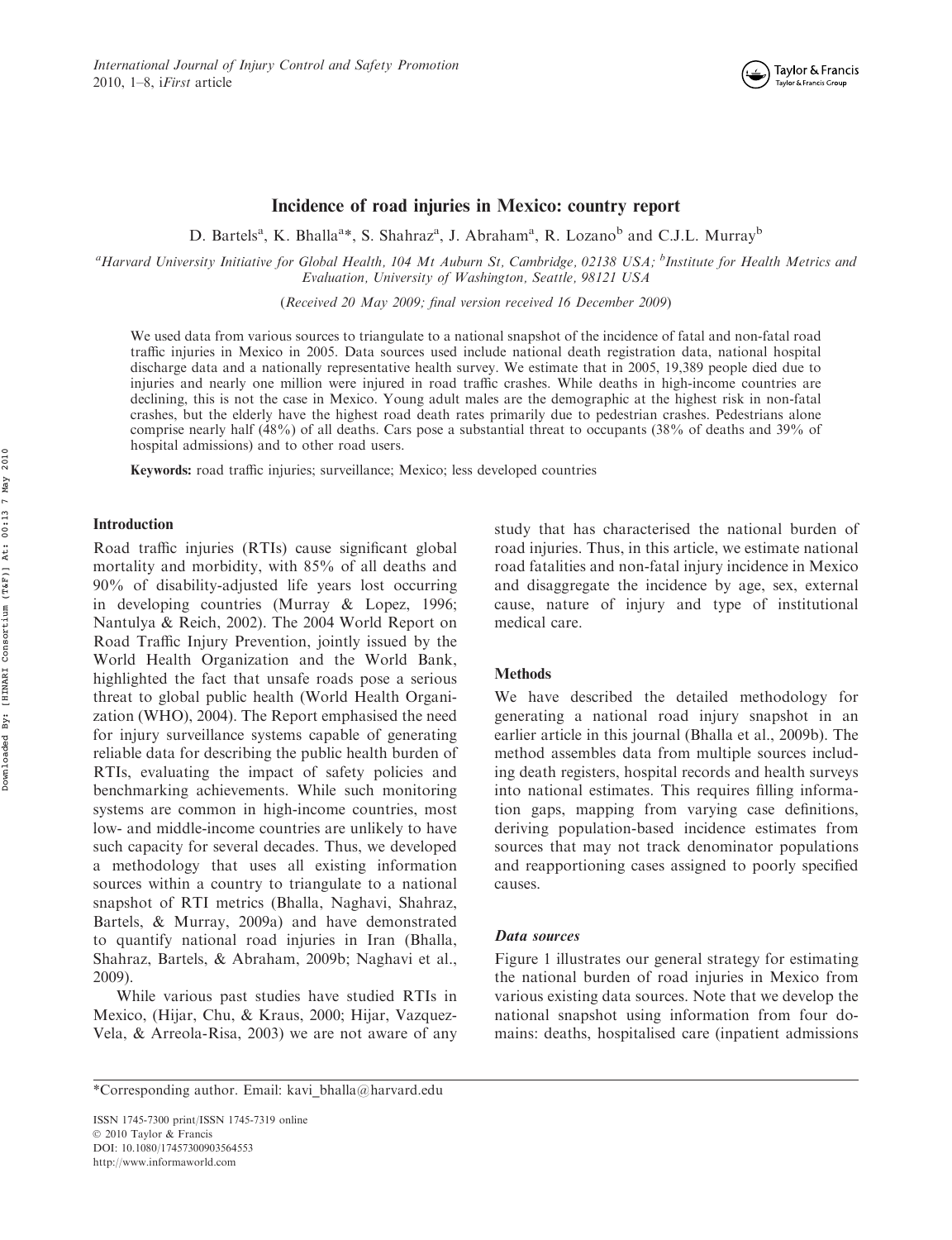

Figure 1. Developing a national snapshot of road injuries in Mexico from available data sources.

and emergency room visits), outpatient clinics and deaths.

We estimated the incidence of fatal road injuries using the following national death registration datasets: (1) unit record death registration data, 1979–2005, containing external cause of death for injuries coded using the Tenth Revision of the International Statistical Classification of Diseases and Related Health Problems (ICD-10), collected by the Ministry of Health; (2) unit record multiple causes of death data, 2001–2005, from the Sistema Estadístico, Epidemiológico de las Defunciones (SEED) registry maintained by the Ministry of Health, containing nature of injury and external cause coded using ICD-10 and (3) age-, sexand external cause of death-tabulations, 1955–2005, from the WHO Mortality Database data (WHO Mortality Database, 2008). We present results derived from the WHO Mortality Database because it is the most complete death data source. Although the primary variables of interest for our analysis were age, sex, and external cause, the unit record data also contained variables for location of residence, education, marital status, occupation, insurance, medical care before death and death certifying agency.

The incidence of non-fatal road injuries was estimated from hospital administrative data and national health surveys. Hospital data sources included: (1) Subsistema Automatizado de Egresos Hospitalarios (SAEH), which is a hospital discharge database for all Ministry of Health Hospitals that includes unit record data for external cause and nature of injury coded to ICD-10, for 2005 ( $N_{\text{total injury cases}} =$ 145,908,  $N_{\text{RTI cases}} = 29,416$ ; (2) Instituto Mexicano de Seguro Social (IMSS), which is a hospital discharge database similar to SAEH but for Mexican Institute of Social Security hospitals that does not include external cause, for 2005 ( $N_{\text{total injury cases}} = 193,422, N_{\text{RTI cases}}$  not available because no external cause collected) and (3) unit record emergency room dataset for 2005 from Ministry of Health hospitals, which includes nature of injury and external cause aggregated at occupant and pedestrian, was also analysed  $(N_{\text{total injury cases}} = 497,558,$  $N_{\text{RTI cases}} = 42,778$ .

We analysed two recent national health surveys: (1) Encuesta Nacional de Salud y Nutrición (ENSANut)  $(N = 94,302)$ , and  $(2)$ , 2003 World Health Survey  $(N = 38,618)$  (Olaiz-Fernández et al., 2006; World Health Survey, 2008). The results are presented from ENSANut only because of larger sample size and the fact that WHS does not contain data for individuals younger than 18 years. ENSANut is a national, state and urban/rural representative health and nutrition survey conducted in 2005 by the National Institute of Public Health. Sampling was probabilistic, multistage and cluster stratified (Olaiz-Fernández et al., 2006). We analysed responses to two consecutive questions to determine road injury incidence: (1) 'Did you suffer any damage to your health as a result of an accident in the past 12 months'? (Response categories: 'yes', 'no', 'no response' and 'I don't know'); (2) 'What type of accident did you have?' (Response categories: 'motor vehicle crash', 'run over by vehicle', 'other transport accidents'). We analysed the following question to disaggregate these results by type of medical care: 'What type of medical care/treatment did you receive'? We grouped response categories as 'hospital care (inpatient and emergency room)', 'non-hospital care' and 'no care' (Groupings: hospital care  $=$  clinica, sanatorio u hospital; non-hospital care  $=$  medico, consultorio, psicologo, terapeuta, remedios caseros,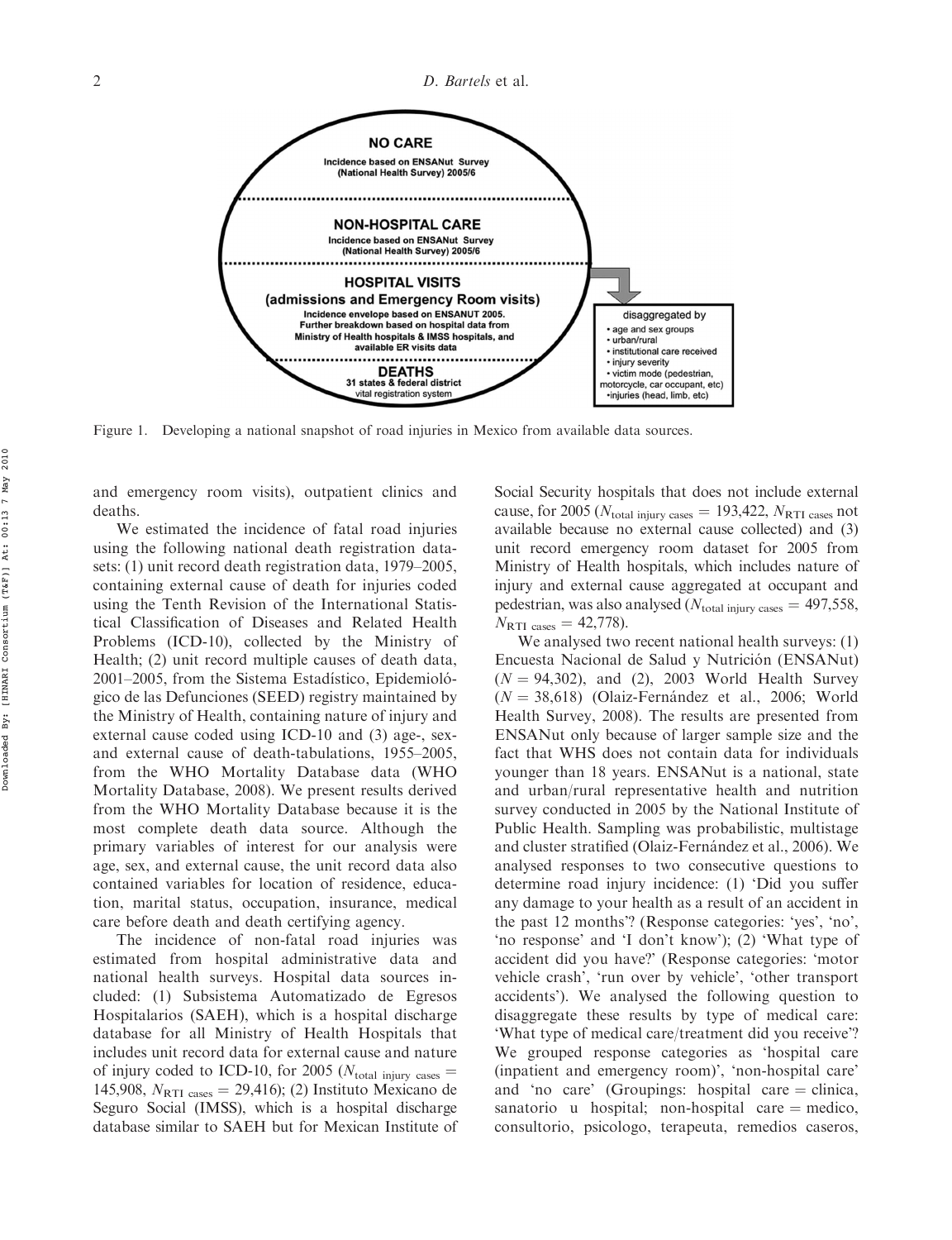automedicación, curandero(a) y/o yerbero(a), huesero (a) o sobador(a), and encargado(a) de la comunidad; no care  $=$  nada o nadi).

The population for 2005 with age, sex, and residence (urban/rural) was obtained from the National Institute of Public Health.

#### Analysis

We aimed to estimate incidence by age, sex, external cause, and residence (urban/rural), and type of institutional medical care (hospital inpatient, outpatient), wherever possible (Bhalla et al., 2009b). Hospital inpatient and outpatient datasets were further disaggregated by nature of injury.

Table 1 shows the number of cases coded to partially specified causes in the 2005 death registration data. These deaths were redistributed proportionately over the corresponding specified categories (as shown in Table 1) within age and sex groups. In particular, it should be noted that deaths attributed to the unspecified ICD-10 code X59 (accidental exposure to other and unspecified factors - exposure to unspecified factor) comprise 13.2% of all injury deaths.

We derived estimates of the incidence of non-fatal injuries by coupling the national health survey and the hospital discharge database as follows. The total incidence of RTIs was broken down by age, sex, residence (urban/rural), and the types of institutional medical care (hospital care, non-hospital medical care

Table 1. Distribution of deaths coded to partially specified causes in the Ministry of Health vital registration data for 2005.

|                                                                 | Cases $(\%^a)$                                       | Redistributed <sup>b</sup> over     |
|-----------------------------------------------------------------|------------------------------------------------------|-------------------------------------|
| Total (all-cause)<br>deaths                                     | 485 376                                              |                                     |
| Total injury deaths                                             | 51,779 (100)<br>$(10.7\% \text{ of }$<br>all deaths) |                                     |
| Unknown sex                                                     | 38(0.1)                                              | Specified sex                       |
| Unknown age                                                     | 678 (1.3)                                            | Specified age                       |
| Unknown RTI<br>(unspecified)<br>road user)                      | 6,618(12.4)                                          | Specified RTI                       |
| Unknown<br>transport injury<br>(unspecified)<br>transport mode) | 7(0.0)                                               | Specified transport                 |
| Unspecified<br>accidents<br>(X59)                               | $6,867$ (13.2)                                       | Specified unintentional<br>injuries |
| Unspecified<br>injuries                                         | 1,160(2.2)                                           | Specified injuries                  |

<sup>a</sup>% of all injury deaths.

<sup>b</sup>Redistribution is age- and sex-prorata (i.e. proportional redistribution over specified causes within age- and sex-aggregated categories). and no care) were estimated from the national health survey, ENSANut. Further breakdown of these by external cause (i.e. victim mode of transport) and nature of injuries (diagnoses) was done using fractions from the hospital databases. Thus, MOH and IMSS hospital data were together assumed to be a representative fraction of all hospital admissions in Mexico. As IMSS hospital data does not contain external cause, we used Bayesian inference to estimate the external cause from the injury diagnoses. (We have described this method in detail elsewhere (Bhalla, Shahraz, Naghavi, Lozano, & Murray, 2008)). Similarly, the external cause and nature of injuries recorded in the MOH emergency room data were assumed to be representative of national outpatient data for fractional breakdown of the survey-based envelope estimates.

## **Results**

Table 2 shows the number of cases and rates of fatal and non-fatal road injuries disaggregated by age, sex and type of medical care. In 2005, nearly one million residents in Mexico were injured in road traffic crashes. Thus, approximately 1 of every 100 persons is involved in a RTI every year. Of these, 19,389 people were killed in road traffic crashes, amounting to an annual incidence rate (hereafter, referred to as 'rate') of 18 per 100,000 people. Over 0.7 million RTI victims received medical care at hospitals (as admissions or outpatients) and nearly 0.2 million cases did not receive any medical care.

Male fatality rates and non-fatal injury rates are higher than those of females in all age categories. The age-pattern of fatal rates differs from that for non-fatal injuries. While non-fatal injuries are highest among young adults and then generally decrease with increasing age, fatality rates increase with age and are highest among the elderly. This is true for both men and women.

Table 3 shows the ratio of inpatient cases per fatal case by sex and victim transport mode. For every fatal case, six cases are admitted to hospitals as inpatients. Pedestrians have the lowest number of inpatient hospital admissions relative to deaths suggesting a high case fatality rate. The highest ratio is for bicyclists (1 fatal case: 30.1 hospital admissions), who are nearly 10 times more likely to be admitted than pedestrians.

Figure 2 compares the distribution of deaths and hospital admissions by victim mode of transport. While car and pedestrians comprise the largest categories for both, pedestrians account for a much larger fraction of deaths (48%) and car occupants dominate hospital admissions (39%). Furthermore, whereas 86% of deaths are comprised of pedestrians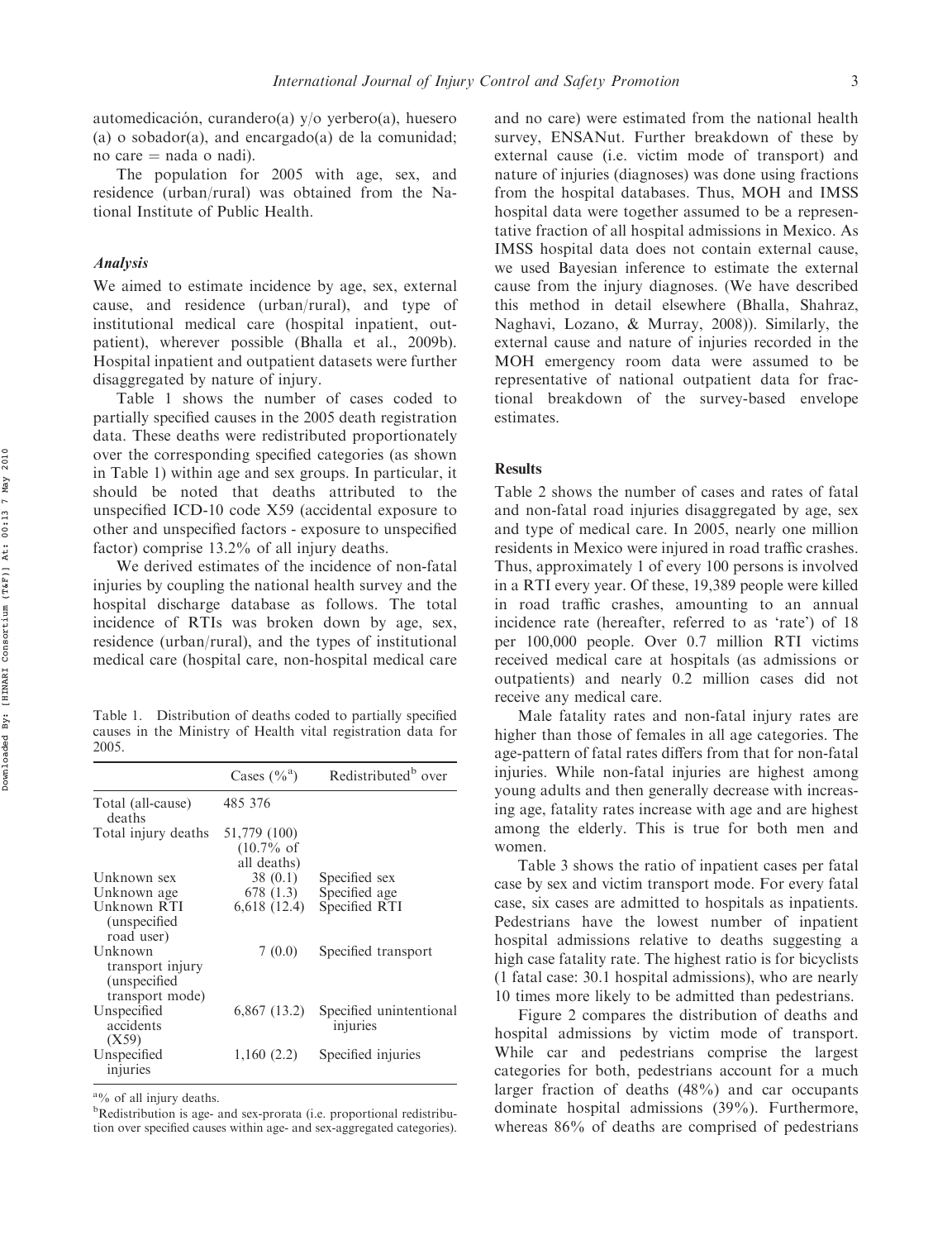Table 2. Road injuries in Mexico in 2005 disaggregated by age, sex, and type of medical care received.

| <b>Sex</b> | Age<br>(years)                                                                           | Population<br>(in 1000s)                                               | Deaths                                                          |                                           | Hospital care                                               |                                                                                      | Non-hospital care                                                         |                                                                      | No care                                                             |                                                                            | Total non-fatal<br>injuries                                            |                                                                                  |
|------------|------------------------------------------------------------------------------------------|------------------------------------------------------------------------|-----------------------------------------------------------------|-------------------------------------------|-------------------------------------------------------------|--------------------------------------------------------------------------------------|---------------------------------------------------------------------------|----------------------------------------------------------------------|---------------------------------------------------------------------|----------------------------------------------------------------------------|------------------------------------------------------------------------|----------------------------------------------------------------------------------|
|            |                                                                                          |                                                                        | Cases Rate                                                      |                                           | Cases                                                       | Rate                                                                                 | Cases                                                                     | Rate                                                                 | Cases                                                               | Rate                                                                       | Cases                                                                  | Rate                                                                             |
| Both       | $0 - 4$<br>$5 - 9$<br>$10 - 14$<br>$15 - 24$<br>$25 - 44$<br>$45 - 64$<br>$65+$          | 10,544<br>10,680<br>10,844<br>19,005<br>31,238<br>15,874<br>6,082      | 598<br>478<br>595<br>4,024<br>10,518<br>3,936<br>2,976          | 6<br>4<br>5<br>21<br>34<br>25<br>49       | 67,474<br>216,729<br>272,358<br>102.110<br>48,068           | No data No data<br>No data No data<br>622<br>1,140<br>872<br>643<br>790              | No data<br>No data<br>8,940<br>9,763<br>10,252<br>6,770<br>1,789          | No data<br>No data<br>82<br>51<br>33<br>43<br>29                     | No data<br>24,883<br>69,197<br>69,308<br>19,938<br>11,057           | No data No data<br>No data<br>229<br>364<br>222<br>126<br>182              | 101,296<br>295,689<br>351,918<br>128,818<br>60,915                     | No data No data<br>No data No data<br>934<br>1,556<br>1,127<br>812<br>1,002      |
| Male       | $0 - 4$<br>$5 - 9$<br>$10 - 14$<br>$15 - 24$<br>$25 - 44$<br>$45 - 64$<br>$65+$<br>Total | 5,366<br>5,400<br>5,437<br>9,136<br>15,083<br>7,775<br>2,722<br>50,919 | 336<br>298<br>403<br>3,271<br>8,955<br>3,063<br>1,995<br>15,051 | 6<br>6<br>7<br>36<br>59<br>39<br>73<br>30 | 40.984<br>105.233<br>166,889<br>61,778<br>33,858<br>408,741 | No data No data<br>No data No data<br>754<br>1,152<br>1,106<br>795<br>1,244<br>1,018 | No data<br>No data<br>7,258<br>9,244<br>8,068<br>4,027<br>1,791<br>30,387 | No data<br>No data<br>134<br>101<br>53<br>52<br>66<br>76             | No data<br>17.806<br>49,641<br>52,177<br>17,714<br>9,469<br>146,806 | No data No data<br>No data<br>327<br>543<br>346<br>228<br>348<br>366       | No data<br>66,048<br>164,118<br>227,133<br>83,518<br>45,117<br>585,935 | No data No data<br>No data<br>1,215<br>1,796<br>1,506<br>1,074<br>1,658<br>1,459 |
| Female     | $0 - 4$<br>$5 - 9$<br>$10 - 14$<br>$15 - 24$<br>$25 - 44$<br>$45 - 64$<br>$65+$<br>Total | 5,178<br>5,280<br>5,407<br>9,869<br>16,156<br>8,098<br>3,360<br>53,348 | 261<br>180<br>192<br>753<br>1,563<br>873<br>982<br>4,338        | 5<br>3<br>4<br>8<br>10<br>11<br>29<br>8   | 26,104<br>111,479<br>111.034<br>41,256<br>14,227<br>304,100 | No data No data<br>No data No data<br>483<br>1,130<br>687<br>509<br>423<br>709       | No data<br>No data<br>1,532<br>444<br>2,672<br>2,799<br>7,448             | No data<br>No data<br>28<br>5<br>17<br>35<br>No cases No cases<br>17 | 6,790<br>19,285<br>20,071<br>2,851<br>1,594<br>50,590               | No data No data<br>No data No data<br>126<br>195<br>124<br>35<br>47<br>118 | 34,426<br>131,208<br>133,777<br>46,907<br>15,821<br>362,139            | No data No data<br>No data No data<br>637<br>1,330<br>828<br>579<br>471<br>844   |
| Total      |                                                                                          | 104,267                                                                | 19,389                                                          | 19                                        | 712,841                                                     | 858                                                                                  | 37,835                                                                    | 46                                                                   | 197,397                                                             | 238                                                                        | 948,073                                                                | 1,142                                                                            |

Source: fatality based on national vital registration; all other care categories are based on ENSANut (national health survey). Rate refers to annual incidence rate per 100,000 population.

Table 3. Ratio of hospital admissions (inpatient only) per fatal case by sex and victim mode.

| Victim mode           | Both | Male | Female |
|-----------------------|------|------|--------|
| Pedestrian            | 3.5  | 3.3  | 4.0    |
| Bicycle               | 30.1 | 25.2 | 123.5  |
| Motorized Two Wheeler | 8.8  | 8.0  | 15.8   |
| Car                   | 6.1  | 5.4  | 8.4    |
| Van                   | 8.4  | 6.7  | 18.1   |
| Truck                 | 3.8  | 4.2  | 2.9    |
| <b>Bus</b>            | 9.9  | 9.9  | 9.8    |
| Other                 | 11.3 | 10.7 | 17.3   |
| Total                 | 5.9  | 5.5  | 7.3    |

Source: deaths based on death registration; hospital admissions based on hospital discharge data scaled to match total hospital admissions matched with those predicted by the ENSANut (national health survey).

and car occupants, only 67% of hospital admissions are comprised of pedestrians and car occupants. The discrepancy is largely due to increased motorised two-wheeler user and bicyclist cases in hospital admissions.

Figure 3 illustrates the trend of increasing total road traffic death rate with increasing age for all road traffic victims. This trend is driven by the increasing pedestrian death rate. Car occupant death rates are

fairly constant across age groups and are much lower than pedestrians especially among older age groups.

Figure 4 illustrates the distribution of injuries by body region for hospital admissions. Head, upper extremity and lower extremity injuries are the most common for all victim modes of transport. However, the pattern of injuries differs by road users. While lower extremity injuries are most common among pedestrians and motorised two-wheeler riders, car occupants have more injuries to the head, neck, thorax and abdomen.

### **Discussion**

Road injuries result in a substantial public health burden in Mexico. Figure 5 compares Mexico's 2005 RTI death rate with the death rates of various highincome countries, including the United States, world regions and Iran (Bhalla et al., 2009a; Global Burden of Disease, 2002; International Road Traffic and Accident Database, 2008). The death rate from road crashes in Mexico is higher than the regional average for the Latin American and Caribbean and is substantially higher than that of high-income countries, which have substantially higher motorisation rates.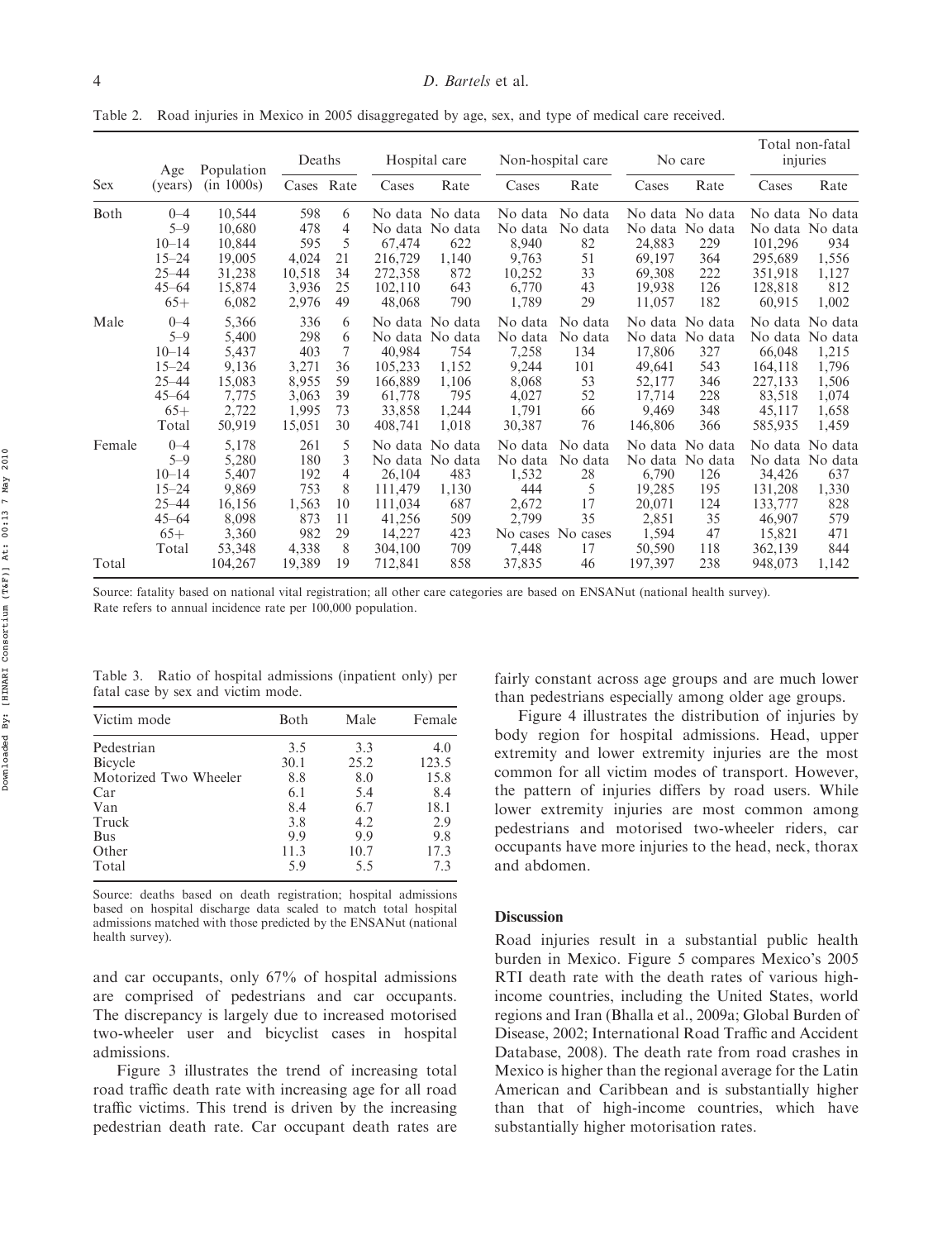Comparing our estimates of RTI deaths to those due to other causes estimated in the 2004 Mexican burden of disease study suggests that road deaths are the fifth leading cause of death in Mexico, accounting for  $4\%$  of all deaths – nearly two times the world average of 2.1% (Stevens et al., 2008). Road injuries are the leading cause of injury deaths in Mexico, comprising 37% of all injury deaths, substantially higher than the world average of 23%.

To place this estimate into perspective, the 1985 Mexico City earthquake killed approximately 9000 people and attracted a dramatic emergency response, replete with international attention and visits from heads of state (Timeline: Latin American earthquakes since 1970, 2007). Similarly, drug violence in Mexico claimed over 6300 lives in 2008, and received



Figure 2. Distribution of deaths and hospital admissions by victim mode of transport (a) Deaths (b) Hospital admissions (19,389 cases) (114,607 cases). Sources: fatal cases based on vital registration; hospital admissions based on hospital discharge data.

substantial international attention and the deployment of army soldiers and federal police to combat the cartels (Mexico says troops cut drug deaths in border city, 2009). In comparison, the approximately 20,000 people killed by road crashes annually have received little attention.

Figure 6 illustrates that our estimate for fatal RTI incidence is substantially different than published figures (ASVM: Atlas de Seguridad Vial de Mexico; International Road Federation (IRF), 2003; SIMBAD: Sistema Municipal de Base de Datos, 2008; US Department of Transportation, 2000). Previously published estimates are largely dependent upon police reporting, which have been shown to substantially under-report non-fatal cases in most developing countries (Aeron-Thomas, 2000; Amoros, Martin, & Laumon, 2007; Elvik & Mysen, 1999). Additionally, it is apparent that road deaths in Mexico have remained steady for over two decades and show no sign of decline.

It should be noted that Figure 6 also shows the relative effect of the reapportioning deaths assigned to partially specified causes (e.g. unspecified transport injuries, unspecified accident, etc.) in the death registration as shown in Table 1. This reapportionment, which is in (age- and sex-specific) proportion to the fully specified causes, results in an increase in the number of road deaths by nearly 30%. This is a potential source of error because we have assumed that deaths coded to partially specified causes are not biased, i.e. the specified deaths are representative of the deaths coded to partially specified categories. Although this is a source of uncertainty in the estimates, it should be noted that even the unadjusted (completely specified) road injury cases from the death registration data substantially exceed estimates from other sources.



Figure 3. Death rate by age category and victim mode of transport. Source: vital registration data.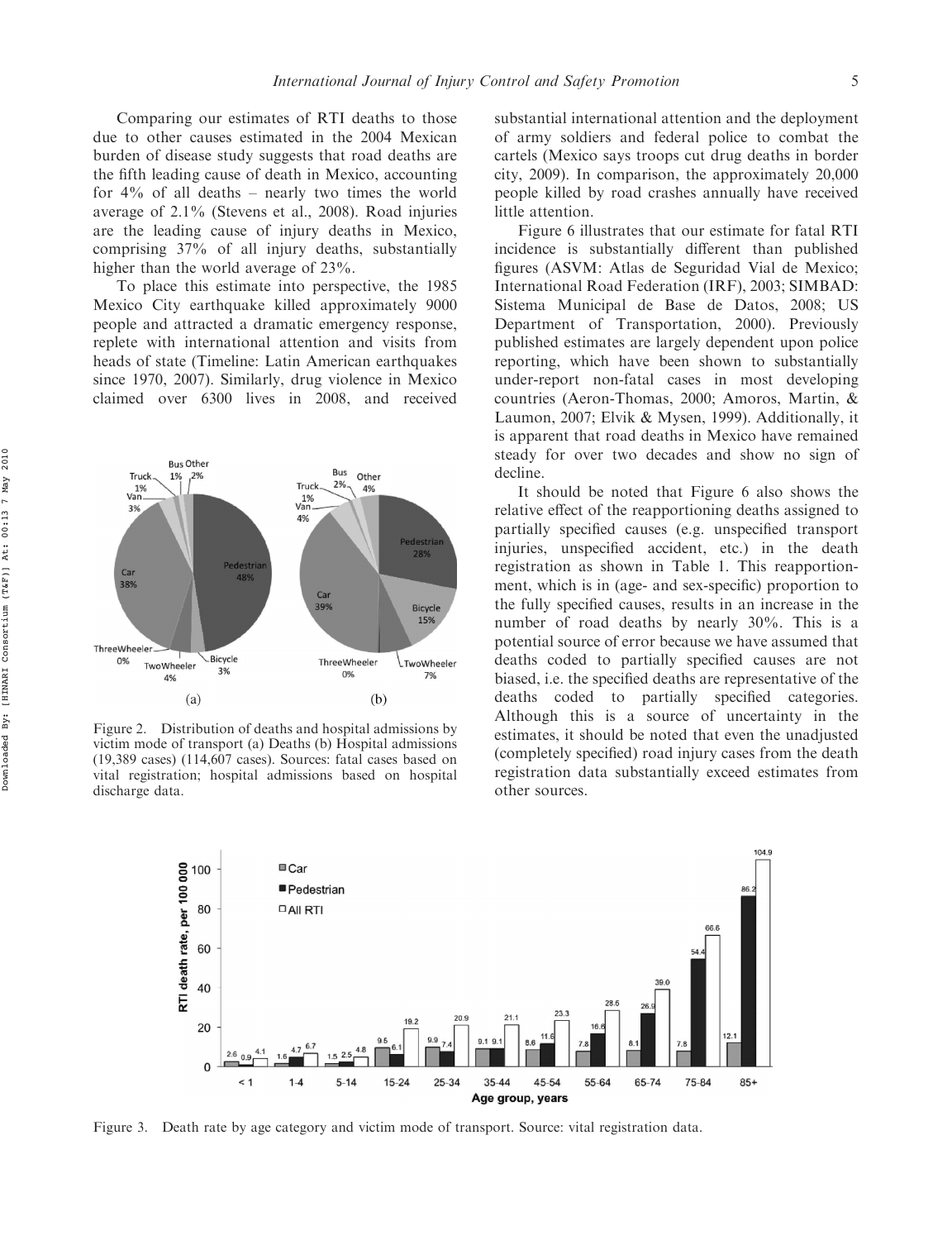#### 6 D. Bartels et al.



Figure 4. Distribution of injuries among inpatient cases for pedestrians, car occupants and all road users. Source: hospital discharge dataset (SAEH).



Figure 5. Road injury death rate in Mexico compared with other countries and world regions. Sources: Mexico and Iran based on our analysis of vital registration data (Bhalla et al., 2009a); high-income countries based on the International Road Traffic and Accident Database (IRTAD 2008); and, World regions based on the Global Burden of Disease (GBD 2002).

Of the nearly one million people who were injured in road crashes in 2005, 0.2 million did not receive any medical care. While some of these cases are undoubtedly relatively minor injuries not requiring institutional medical care, it is likely that several cases required medical treatment but did not receive it due to disparities in access to care. Thus, in 2005 there were at least 0.75 million people,

representing over 0.7% of the population, injured in road crashes severe enough to warrant some form of medical care.

Males are much more likely to be killed or injured than females in Mexico. This trend is fairly consistent across countries and is likely associated with gender disparities that result in decreased female travel, and differences in risk taking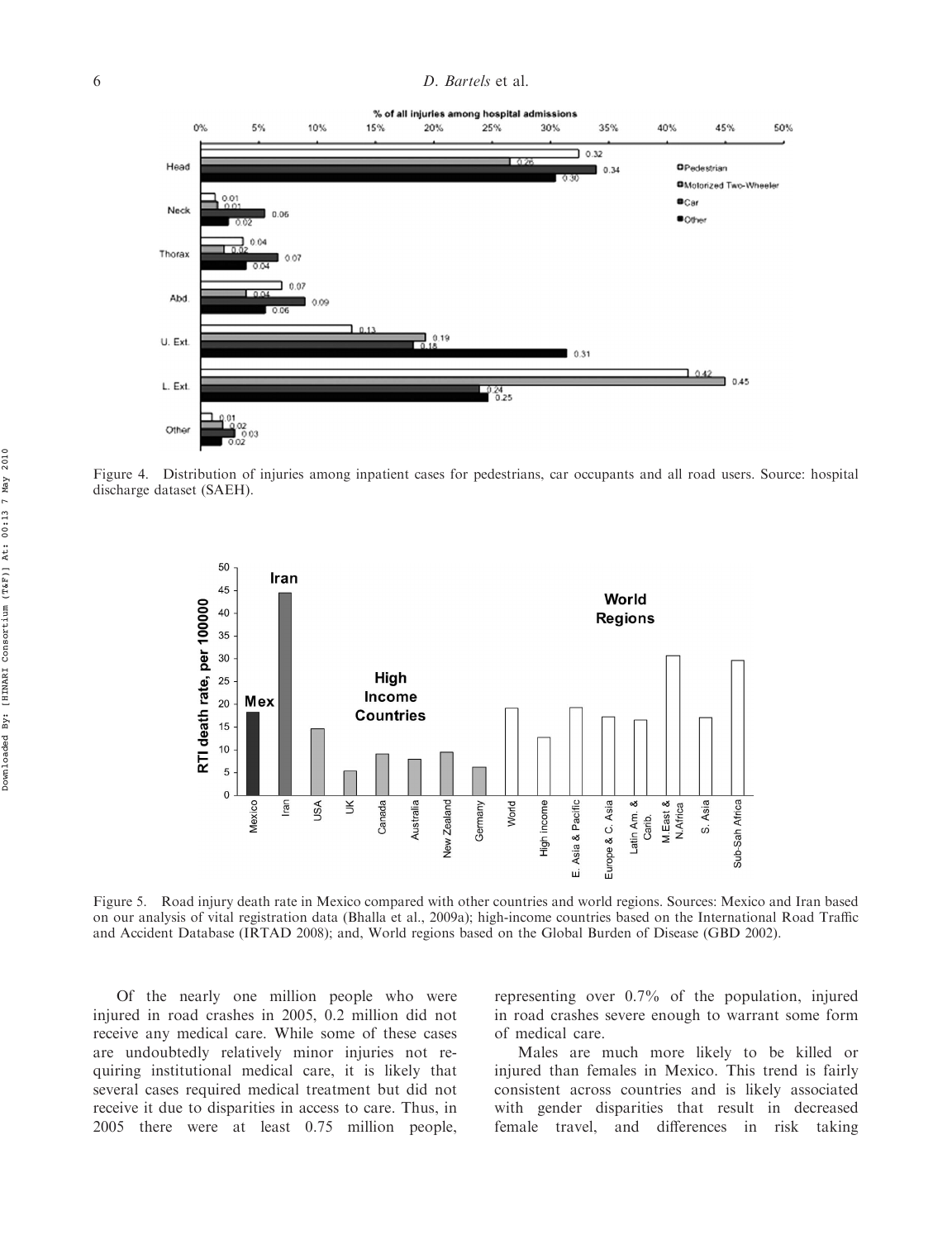

Figure 6. Time series of road traffic deaths in Mexico from various sources. Sources: vital registration, Sistema Municipal de Base de Datos (SIMBAD 2008), International Road Federation (IRF), North American Transportation in Figures, and Atlas de Seguridad Vial Mexico (ASVM 2004).

behaviour. The rate of non-fatal injury generally peaks from ages 15 to 34 for both males and females, whereas the elderly have the highest death rates for both sexes. This difference is likely due to a lower threshold for biomechanical damage in elderly persons than children and young adults. A similar pattern is seen in other countries, including the United States (Finkelstein, Corso, Miller, 2006).

The vast majority of deaths are composed of car occupants and pedestrians, whereas inpatient cases also include a substantial proportion (22%) of motorised two-wheeler users and bicyclists. This is an intriguing pattern and is likely an outcome of younger people being more likely than the elderly to use motorised two-wheelers and bicycles. The pattern of injuries observed among hospitalised cases is consistent with mechanisms of injury. Pedestrians sustain high levels of lower extremity injury due to forceful contact with vehicle bumpers and high levels of head injuries due to impact with vehicle windshields or the ground. Car occupants or drivers have a higher proportion of neck and thorax injuries, which are likely caused by upper body interaction with the steering wheel and dashboard.

#### Conclusion

This analysis uses analytical methods that incorporate various data sources (vital registration, hospital data, health surveys) to triangulate to national road injury estimates. We show that RTIs are a leading cause of death and impose a substantial public health burden in Mexico. The government of Mexico needs to act immediately to implement the recommendations of the

2004 World Report (World Health Organization (WHO), 2004) to stop the needless loss of life on Mexican roads.

#### Acknowledgements

We are grateful to the Mexican Ministry of Health and its divisions for providing access to the datasets used in this analysis. This work was funded by a grant from the World Bank Global Road Safety Facility. The funding source did not play any role in the design of the study, analysis, or decision to submit the article for publication.

#### References

- Aeron-Thomas, A. (2000). Underreporting of road traffic casualties in low income countries, PR/INT/199/00, Transportation Research Laboratory Report.
- Amoros, E., Martin, J.L., & Laumon, B. (2007). Estimating non-fatal road casualties in a large French county, using the capture-recapture method. Accident Analysis and Prevention, 39(3), 483–490.
- Bhalla, K., Naghavi, M., Shahraz, S., Bartels, D., & Murray, J. (2009a). Building national estimates of the burden of road traffic injuries in developing countries from all available data sources: Iran. Injury Prevention, 15, 150– 156.
- Bhalla, K., Shahraz, S., Bartels, D., & Abraham, J. (2009b). Methods for developing country level estimates of the incidence of deaths and non-fatal injuries from road traffic crashes. International Journal of Injury Control and Safety Promotion, 16(4), 239–248.
- Bhalla, K., Shahraz, S., Naghavi, M., Lozano, R., & Murray, C. (2008). Estimating the distribution of external causes in hospital data from injury diagnosis. Accident Analysis and Prevention, 40(6), 1822–1829.
- Chias, L., & Martínez, A. (2004). Atlas de la seguridad vial de Mexico: AVSM.
- Elvik, R., & Mysen, A.B. (1999). Incomplete accident reporting: meta-analysis of studies made in 13 countries. Transportation Research Record, 1665(1), 133–140.